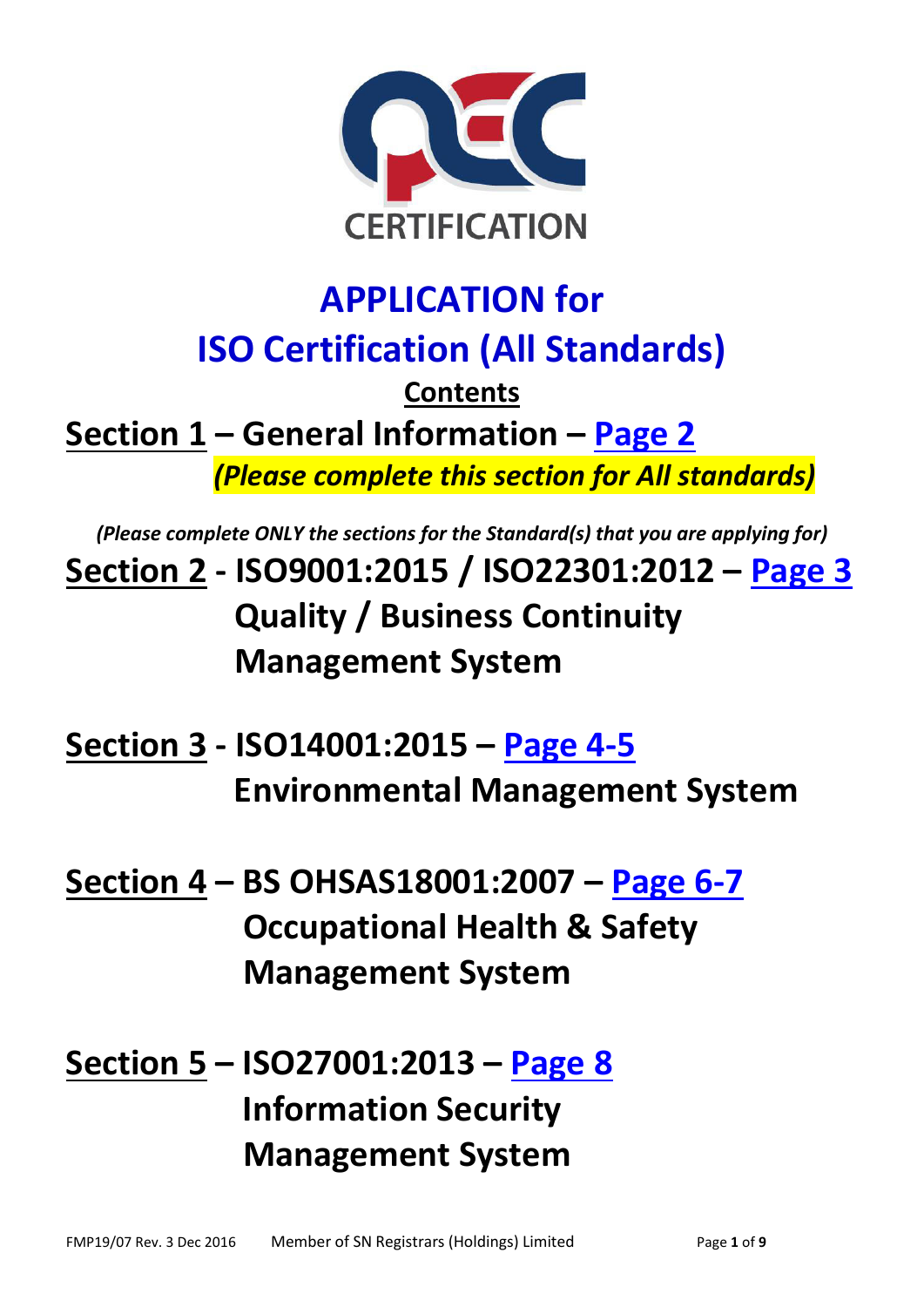QEC Certification Ltd Registration House, 22b Church Street Rushden, Northamptonshire NN10 9YT Tel: 01933 383261 E-mail: [info@qec.co.uk](mailto:info@qec.co.uk) [www.qec.co.uk](http://www.qec.co.uk/)

## **APPLICATION for**

# **Quotation for ISO Certification (All Standards)**

**Which Standard(s) are you interested in (Please Tick all that apply)** 

☐**ISO 9001:2015** ☐**ISO 22301:2012** ☐**ISO 14001:2015** ☐**BS OHSAS18001:2007**  ☐**ISO 27001:2013** ☐**OTHER (Please state)**

<span id="page-1-0"></span>

| <b>(SECTION 1)</b>                                                                       |                 |                |                                     | General Information (Please complete this section for all standards) |
|------------------------------------------------------------------------------------------|-----------------|----------------|-------------------------------------|----------------------------------------------------------------------|
| <b>Company Name</b>                                                                      |                 |                |                                     |                                                                      |
| <b>Address (Head Office)</b>                                                             |                 |                |                                     |                                                                      |
|                                                                                          |                 |                | <b>Postcode</b>                     |                                                                      |
| <b>Telephone</b>                                                                         |                 |                | <b>Extension</b>                    |                                                                      |
| <b>Email</b>                                                                             |                 |                |                                     |                                                                      |
| <b>Company Website</b>                                                                   |                 |                |                                     |                                                                      |
| <b>Management Representative Name</b>                                                    |                 |                | <b>Job Title</b>                    |                                                                      |
| <b>Primary Contact for Audit Purposes</b>                                                |                 |                | <b>Telephone</b>                    |                                                                      |
| <b>Name of Consultant (if any)</b>                                                       |                 |                | <b>Telephone</b>                    |                                                                      |
| <b>Nature of Business</b>                                                                |                 |                | Number of years at this site        |                                                                      |
| Does your company conduct any activities on Clients'                                     |                 |                |                                     |                                                                      |
| $\Box$ NO? (If YES please list activity)<br>sites $\Box$ YES                             |                 |                |                                     |                                                                      |
| Management systems that your company have                                                | □ ISO 9001:2015 |                |                                     | $\Box$ ISO 22301:2012                                                |
| (including those that this application does not                                          |                 | ISO 14001:2015 |                                     | BS OHSAS18001:2007                                                   |
| cover)                                                                                   | $\Box$          | ISO 27001:2013 |                                     | $\Box$ OTHER, please specify                                         |
| <b>Transfer of your current certification</b>                                            |                 |                |                                     |                                                                      |
| Standard(s) to be transferred                                                            |                 |                |                                     |                                                                      |
| <b>Name of Present Certification Body</b>                                                |                 |                |                                     |                                                                      |
| <b>Certificate Expiry Date(s)</b>                                                        |                 |                |                                     |                                                                      |
| <b>Date Next Certification Body Visit is Due</b>                                         |                 |                |                                     |                                                                      |
| Please send the copy of the current certificate and if available the latest audit report |                 |                |                                     |                                                                      |
| <b>Multi-Site Operations</b>                                                             |                 |                |                                     |                                                                      |
| <b>Number of Locations</b>                                                               |                 |                |                                     |                                                                      |
| Please list all site addresses to be included in the scope                               |                 |                | <b>Main Activities at each Site</b> |                                                                      |
|                                                                                          |                 |                |                                     |                                                                      |
|                                                                                          |                 |                |                                     |                                                                      |
|                                                                                          |                 |                |                                     |                                                                      |
| <b>Company Employees within the Scope (Breakdown)</b>                                    |                 |                |                                     |                                                                      |
| <b>Category/Description/Department</b>                                                   |                 |                | <b>Total Permanent</b>              | <b>Total Temporary</b>                                               |
| $\bullet$                                                                                |                 |                |                                     |                                                                      |
| $\bullet$                                                                                |                 |                |                                     |                                                                      |
| $\bullet$                                                                                |                 |                |                                     |                                                                      |
|                                                                                          | <b>Total</b>    |                |                                     |                                                                      |
| Please complete only the relevant sections for the Standard(s) that you require          |                 |                |                                     |                                                                      |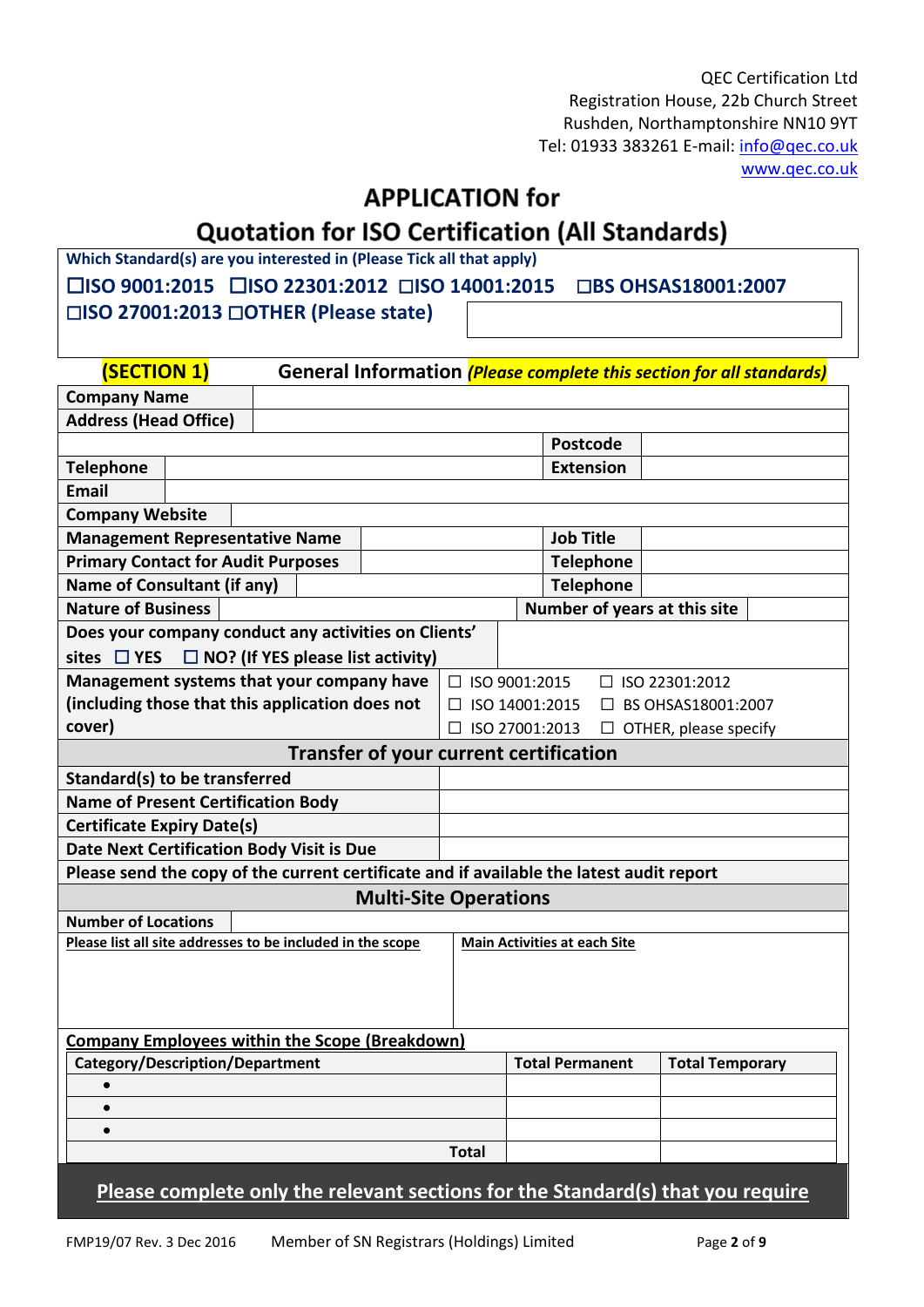<span id="page-2-0"></span>

|                                                                      | (SECTION 2)                     |                                   |  |  |  |  |
|----------------------------------------------------------------------|---------------------------------|-----------------------------------|--|--|--|--|
| □ ISO 9001:2015 Quality Management System (Application)              |                                 |                                   |  |  |  |  |
| □ ISO 22301:2012 Business Continuity Management System (Application) |                                 |                                   |  |  |  |  |
| <b>Main Processes and materials used</b>                             |                                 |                                   |  |  |  |  |
| <b>Main Scope and boundaries for</b>                                 |                                 |                                   |  |  |  |  |
| <b>Certification</b>                                                 |                                 |                                   |  |  |  |  |
| Does your company's quality manual fully address ISO9001:2015?       |                                 | $\Box$ YES<br><b>NO</b><br>$\Box$ |  |  |  |  |
| Does your company's quality manual fully address<br>ISO 22301:2012?  |                                 | $\Box$ YES<br>$\square$ NO        |  |  |  |  |
| Are there any non-applicable clauses of ISO9001:2015?                |                                 | $\square$ NO<br>$\Box$ YES        |  |  |  |  |
| Are there any non-applicable clauses of ISO 22301:2012?              |                                 | $\Box$ YES<br>$\square$ NO        |  |  |  |  |
| If Yes, what are they and how are they justified?                    |                                 |                                   |  |  |  |  |
| Are there any outsourced processes?                                  | $\square$ YES<br>$\square$ NO   |                                   |  |  |  |  |
| If Yes, please detail them                                           |                                 |                                   |  |  |  |  |
| Is English language spoken by all staff?                             | $\square$ YES<br>$\square$ NO   |                                   |  |  |  |  |
| If NO, which other languages will be                                 |                                 |                                   |  |  |  |  |
| required when conducting the<br>assessment?                          |                                 |                                   |  |  |  |  |
| What Key Legislation is applicable on your site(s)?                  |                                 |                                   |  |  |  |  |
| <b>Additional Information</b>                                        |                                 |                                   |  |  |  |  |
|                                                                      |                                 |                                   |  |  |  |  |
|                                                                      |                                 |                                   |  |  |  |  |
|                                                                      |                                 |                                   |  |  |  |  |
|                                                                      |                                 |                                   |  |  |  |  |
|                                                                      |                                 |                                   |  |  |  |  |
|                                                                      |                                 |                                   |  |  |  |  |
|                                                                      |                                 |                                   |  |  |  |  |
|                                                                      |                                 |                                   |  |  |  |  |
|                                                                      |                                 |                                   |  |  |  |  |
|                                                                      |                                 |                                   |  |  |  |  |
|                                                                      |                                 |                                   |  |  |  |  |
|                                                                      |                                 |                                   |  |  |  |  |
|                                                                      |                                 |                                   |  |  |  |  |
|                                                                      |                                 |                                   |  |  |  |  |
|                                                                      |                                 |                                   |  |  |  |  |
|                                                                      |                                 |                                   |  |  |  |  |
| <b>Name</b>                                                          | <b>Position</b>                 | Date                              |  |  |  |  |
|                                                                      |                                 |                                   |  |  |  |  |
| <b>Signed</b>                                                        |                                 |                                   |  |  |  |  |
|                                                                      |                                 |                                   |  |  |  |  |
|                                                                      | END OF ISO9001:2015 APPLICATION |                                   |  |  |  |  |

FMP19/07 Rev. 3 Dec 2016 Member of SN Registrars (Holdings) Limited Page **3** of **9**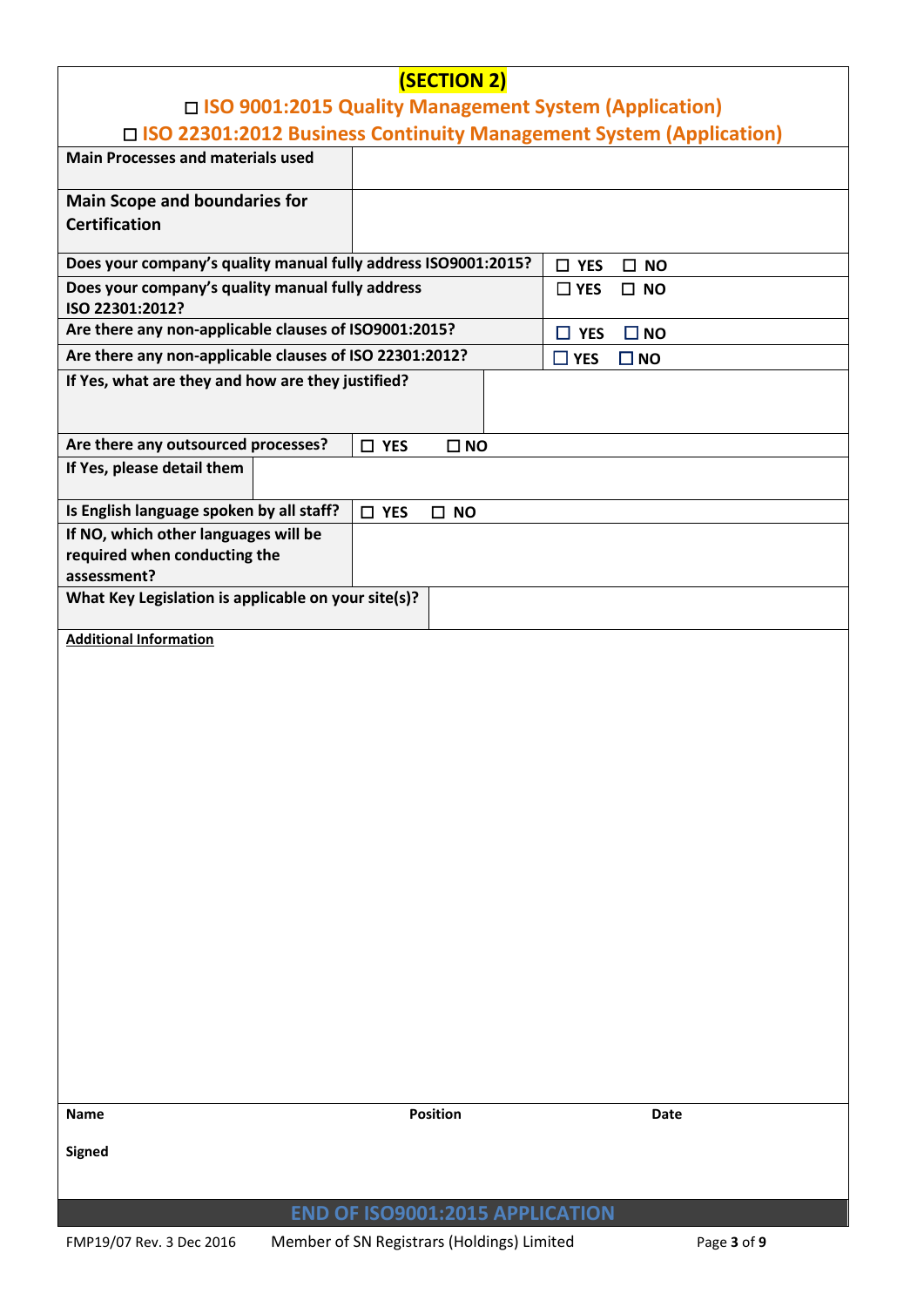<span id="page-3-0"></span>

|                                                                             | <b>(SECTION 3)</b><br><b>ISO14001:2015 Environmental Management System (Application)</b> |                                                         |                                       |              |                        |                  |                    |              |                             |  |
|-----------------------------------------------------------------------------|------------------------------------------------------------------------------------------|---------------------------------------------------------|---------------------------------------|--------------|------------------------|------------------|--------------------|--------------|-----------------------------|--|
|                                                                             |                                                                                          |                                                         |                                       |              |                        |                  |                    |              |                             |  |
| <b>Detail Main Site activities</b>                                          |                                                                                          |                                                         |                                       |              |                        |                  |                    |              |                             |  |
| <b>Detail main processes</b>                                                |                                                                                          |                                                         |                                       |              |                        |                  |                    |              |                             |  |
| <b>Main Scope and boundaries of</b>                                         |                                                                                          |                                                         |                                       |              |                        |                  |                    |              |                             |  |
| environmental containment                                                   |                                                                                          |                                                         |                                       |              |                        |                  |                    |              |                             |  |
| <b>For Certification</b>                                                    |                                                                                          |                                                         |                                       |              |                        |                  |                    |              |                             |  |
| Do you have any Environmental Aspects which are controlled by regulatory    |                                                                                          |                                                         |                                       |              |                        |                  | $\square$ YES      | $\square$ NO |                             |  |
| requirements?                                                               |                                                                                          |                                                         |                                       |              |                        |                  |                    |              |                             |  |
| If YES, what are they?                                                      |                                                                                          |                                                         |                                       |              |                        |                  |                    |              |                             |  |
| Are there any Environmental issues facing the company (Management view)?    |                                                                                          |                                                         |                                       |              |                        |                  | $\square$ YES      | $\square$ NO |                             |  |
| i.e.; General noise & air pollution, like inside & outside in-house vehicle |                                                                                          |                                                         |                                       |              |                        |                  |                    |              |                             |  |
| (No major issue) If Yes, please state                                       |                                                                                          |                                                         |                                       |              |                        |                  |                    |              |                             |  |
| Is there a Shift System in Operation?                                       |                                                                                          | $\square$ YES<br>$\square$ NO                           |                                       | <b>Hours</b> | <b>Daily Operating</b> |                  |                    |              |                             |  |
|                                                                             |                                                                                          | Period of Maximum Activity (Please tick all that apply) |                                       |              |                        |                  |                    |              |                             |  |
|                                                                             |                                                                                          |                                                         |                                       |              |                        |                  |                    |              |                             |  |
| $\Box$ Night<br>$\square$ Day                                               | $\Box$ Morning                                                                           | $\Box$ Afternoon                                        | $\square$ Evening                     |              | $\square$ Weekends     |                  | $\square$ Weekdays |              | $\square$ 24 hours          |  |
| Are Site Plans (including drainage system) available for the<br>site?       |                                                                                          |                                                         |                                       |              | $\Box$ YES             |                  | $\square$ NO       | $\Box$ N/A   |                             |  |
| <b>Site Manager Name</b>                                                    |                                                                                          |                                                         |                                       |              |                        | <b>Telephone</b> |                    |              |                             |  |
|                                                                             |                                                                                          |                                                         |                                       |              |                        |                  |                    |              |                             |  |
| Does the company have appropriate licences, authorisations and consents?    |                                                                                          |                                                         |                                       |              |                        | $\square$ YES    | $\square$ NO       |              |                             |  |
|                                                                             |                                                                                          |                                                         | If Yes, please detail them            |              |                        |                  |                    |              |                             |  |
|                                                                             |                                                                                          |                                                         | (Attach a separate sheet if required) |              |                        |                  |                    |              |                             |  |
|                                                                             |                                                                                          |                                                         |                                       |              |                        |                  |                    |              |                             |  |
| Profile of the sites previous use(s) and the legacy of waste                |                                                                                          |                                                         |                                       |              |                        |                  |                    |              |                             |  |
| contamination                                                               |                                                                                          |                                                         |                                       |              |                        |                  |                    |              |                             |  |
| Details of any audits which have been carried out                           |                                                                                          |                                                         |                                       |              |                        |                  |                    |              |                             |  |
| <b>Sensitivity of audit site</b>                                            |                                                                                          |                                                         |                                       |              |                        |                  |                    |              |                             |  |
| (Interest groups, high regulations, populations)                            |                                                                                          |                                                         |                                       |              |                        |                  |                    |              |                             |  |
| List of chemicals/materials in the site/facility.                           |                                                                                          |                                                         |                                       |              |                        |                  |                    |              |                             |  |
| <b>Details Hazardous Waste Management</b>                                   |                                                                                          |                                                         |                                       |              |                        |                  |                    |              |                             |  |
| Detail significant utilities used in the site/facility                      |                                                                                          |                                                         |                                       |              |                        |                  |                    |              |                             |  |
| (Gas, Electric, Water, Oil)                                                 |                                                                                          |                                                         |                                       |              |                        |                  |                    |              |                             |  |
| <b>Details of Waste Management</b>                                          |                                                                                          |                                                         |                                       |              |                        |                  |                    |              |                             |  |
| (Effluent treatment/discharge, solid waste                                  |                                                                                          |                                                         |                                       |              |                        |                  |                    |              |                             |  |
| management) at the site/facility                                            |                                                                                          |                                                         |                                       |              |                        |                  |                    |              |                             |  |
| Details of outsourced processes significant to the                          |                                                                                          |                                                         |                                       |              |                        |                  |                    |              |                             |  |
| environment management<br>(Outsourced effluent processing, waste disposal)  |                                                                                          |                                                         |                                       |              |                        |                  |                    |              |                             |  |
| Site information (if applicable):                                           |                                                                                          |                                                         |                                       |              |                        |                  |                    |              |                             |  |
| <b>Permanent site address:</b>                                              |                                                                                          |                                                         |                                       |              |                        | Area of site:    |                    |              | <b>Number of Employees:</b> |  |
|                                                                             |                                                                                          |                                                         |                                       |              |                        |                  |                    |              |                             |  |
|                                                                             |                                                                                          |                                                         |                                       |              |                        |                  |                    |              |                             |  |
|                                                                             |                                                                                          |                                                         |                                       |              |                        |                  |                    |              |                             |  |
|                                                                             |                                                                                          |                                                         |                                       |              |                        |                  |                    |              |                             |  |
|                                                                             |                                                                                          |                                                         |                                       |              |                        |                  |                    |              |                             |  |
|                                                                             |                                                                                          |                                                         |                                       |              |                        |                  |                    |              |                             |  |
|                                                                             |                                                                                          |                                                         |                                       |              |                        |                  |                    |              |                             |  |
|                                                                             |                                                                                          |                                                         |                                       |              |                        |                  |                    |              |                             |  |
|                                                                             |                                                                                          |                                                         |                                       |              |                        |                  |                    |              |                             |  |
|                                                                             |                                                                                          |                                                         |                                       |              |                        |                  |                    |              |                             |  |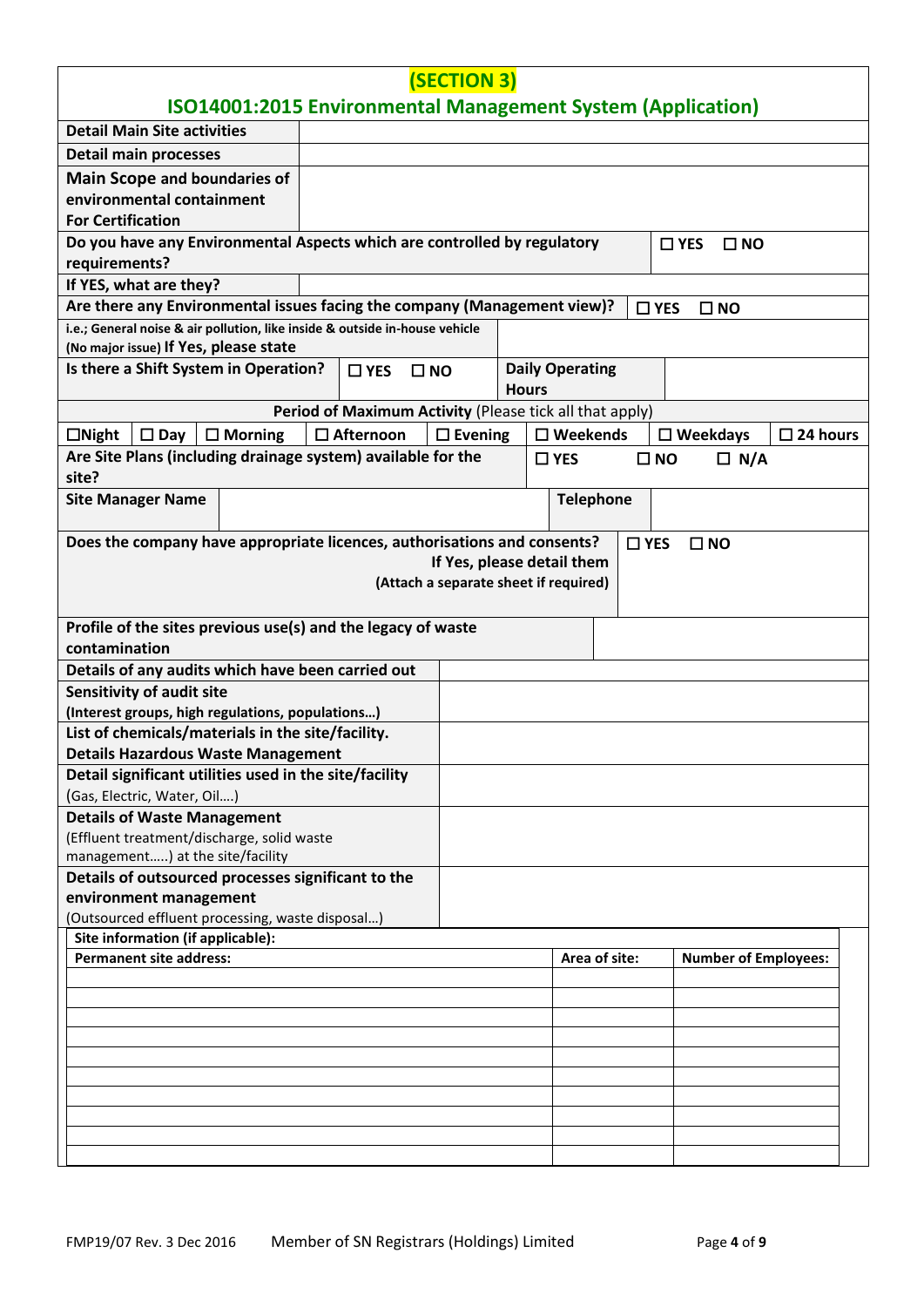#### **EMS Table 2 for complexity and business sector ANALYSIS OF SCOPES - Client Business**

| <b>Complexity rating &amp;</b> | <b>Aspects</b>            | Impacts                                     | <b>Risk</b>                |
|--------------------------------|---------------------------|---------------------------------------------|----------------------------|
| system                         |                           |                                             |                            |
| Low $(1-4)$                    | Activity, product and/or  | Minor change to the environment whether     | Risk priority is Low       |
|                                | service                   | adverse or beneficial                       |                            |
| Medium (5-7)                   | Activity, product and/or  | Change to the environment whether           | Risk priority is increased |
|                                | service                   | adverse or beneficial                       |                            |
| <b>High (8-9)</b>              | Activity, product and/or  | During normal, abnormal and emergency       | Risk priority High         |
|                                | service                   | operating conditions there is a significant |                            |
|                                |                           | risk of an impact causing harm to the eco   |                            |
|                                |                           | system and/or breach to legal & regulatory  |                            |
|                                |                           | requirements                                |                            |
|                                |                           |                                             |                            |
| <b>RISK ANALYSIS</b>           | High                      | <b>Medium</b>                               | Low                        |
| <b>Regulatory Control</b>      | National level of         | Local level of regulatory control           | No authorisations          |
|                                | regulatory control        |                                             |                            |
| <b>Complexity of</b>           | Highly technical, large & | Technical, smaller less complex operations  | Non-technical, small       |
| <b>Operation</b>               | complex operations        |                                             | simple operations          |
| <b>Severity of Releases</b>    | Large scale, hazardous    | Medium scale, harmful pollution             | Small scale, minor         |
|                                | pollution                 |                                             | pollution                  |

**EMS Table 2 for related Complexity and Business sector** 

# **ENVIRONMENTAL ASPECTS/IMPACTS, RISK & SKILLS REQUIREMENT**

 *(Please tick appropriate box to indicate relevant* 

*aspect and impacts for your scope of activity)* 

| <b>ASPECTS/IMPACTS</b>        | <b>Risk/Complexity</b> | <b>ASPECTS/IMPACTS</b>        | <b>Risk/Complexity</b> |
|-------------------------------|------------------------|-------------------------------|------------------------|
| e.g.                          | ⊠н, м                  |                               |                        |
| <b>Air Emissions</b>          | □                      | <b>Electro Magnetics</b>      | □                      |
| <b>Air Quality</b>            | $\Box$                 | <b>Landscape Visual</b>       | $\Box$                 |
| <b>Aqueous Discharge</b>      | $\Box$                 | <b>Land Use</b>               | □                      |
| <b>Water Supply</b>           | □                      | <b>Heritage</b>               | □                      |
| <b>Fresh Water Quality</b>    | □                      | <b>Transport</b>              | □                      |
| <b>Fresh Water Ecosystem</b>  | $\Box$                 | <b>Community &amp; Social</b> | $\Box$                 |
| <b>Marine Quality</b>         | □                      | <b>Economics</b>              | $\Box$                 |
| <b>Marine Ecosystems</b>      | □                      | <b>Nuisance</b>               | □                      |
| <b>Ground Water</b>           | $\Box$                 | <b>Public Health</b>          | $\Box$                 |
| <b>Waste Control</b>          | □                      | <b>Emergency Service</b>      | $\Box$                 |
| <b>Waste Minimisation</b>     | □                      | <b>Nature Conservation</b>    | $\Box$                 |
| <b>Waste Disposal</b>         | □                      | <b>Ethical</b>                | □                      |
| <b>Land Contamination</b>     | $\Box$                 | <b>Odours</b>                 | $\Box$                 |
| <b>Soil Quality</b>           | $\Box$                 | <b>Energy Use</b>             | $\Box$                 |
| <b>Terra/Avian Ecosystems</b> | □                      | <b>Electricity</b>            | □                      |
| <b>Resource Usage</b>         | □                      | Gas                           | □                      |
| Life Cycle                    | $\Box$                 | Coal                          | $\Box$                 |
| <b>Noise</b>                  | □                      | Oil                           | $\Box$                 |
| <b>Vibration</b>              | $\Box$                 | <b>Raw Materials</b>          | □                      |

**Name Community Community Position Community Position Community Community Community Community Community Community** 

**Signed** 

**END OF ISO14001:2015 APPLICATION**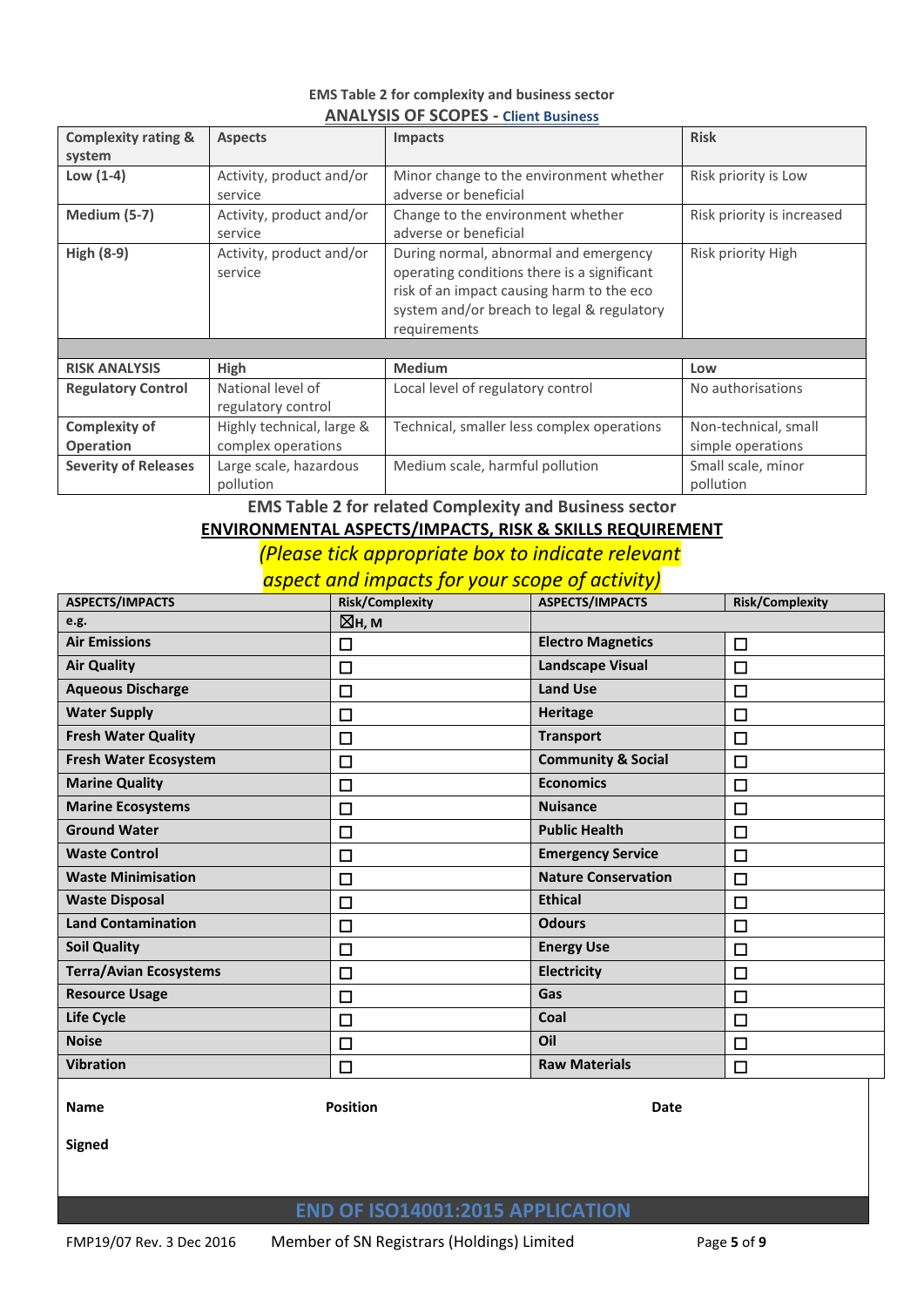### **(SECTION 4)**

## <span id="page-5-0"></span>**BS OHSAS 18001:2007 Occupational Health & Safety Management System (Application)**

| <b>Detail main site activities</b>                                    |  |               |                                     |                                                                     |                            |                    |
|-----------------------------------------------------------------------|--|---------------|-------------------------------------|---------------------------------------------------------------------|----------------------------|--------------------|
| <b>Main Scope and work area</b>                                       |  |               |                                     |                                                                     |                            |                    |
| boundaries for Certification                                          |  |               |                                     |                                                                     |                            |                    |
|                                                                       |  |               |                                     |                                                                     |                            |                    |
| If construction, do you require SSIP                                  |  | $\Box$ YES    | $\square$ NO                        |                                                                     |                            |                    |
| certification (UK only)?                                              |  |               | If yes, please select category/ies: |                                                                     |                            |                    |
|                                                                       |  |               |                                     |                                                                     |                            |                    |
|                                                                       |  |               |                                     | Principal Designer $\Box$ Principal Contractor<br>$\Box$ Contractor |                            |                    |
|                                                                       |  | $\Box$        | <b>Designer</b>                     |                                                                     |                            |                    |
|                                                                       |  |               | <b>Non-construction Contractor</b>  |                                                                     |                            |                    |
|                                                                       |  |               |                                     |                                                                     |                            |                    |
| If construction, do you require SSIP                                  |  | $\Box$ YES    | $\Box$ NO                           |                                                                     |                            |                    |
| certification (UK only)?                                              |  |               |                                     |                                                                     |                            |                    |
| Detail the main processes and any                                     |  |               |                                     |                                                                     |                            |                    |
| licences, authorisations and consents                                 |  |               |                                     |                                                                     |                            |                    |
| held                                                                  |  |               |                                     |                                                                     |                            |                    |
| <b>Detail the products</b>                                            |  |               |                                     |                                                                     |                            |                    |
|                                                                       |  |               |                                     |                                                                     |                            |                    |
|                                                                       |  |               |                                     |                                                                     |                            |                    |
| Detail the services/facilities maintenance                            |  |               |                                     |                                                                     |                            |                    |
| Do you have any OH & S risks which require regulatory                 |  |               |                                     |                                                                     |                            |                    |
| requirements?                                                         |  |               |                                     |                                                                     |                            |                    |
|                                                                       |  |               |                                     |                                                                     |                            |                    |
| <b>Number of temporary sites:</b>                                     |  |               |                                     |                                                                     |                            |                    |
| Do you operate a Shift System?                                        |  | $\square$ YES | $\square$ NO                        | <b>Daily Operating Hours:</b>                                       |                            |                    |
|                                                                       |  |               |                                     | Period of Maximum Activity (please tick all that apply)             |                            |                    |
| $\Box$ Afternoon<br>$\Box$ Day<br>$\Box$ Morning<br><b>Night</b><br>□ |  |               | $\square$ Evening                   | $\square$ Weekends                                                  | $\square$ Weekdays         | $\square$ 24 hours |
| Are Site Plans (including drainage system) available for the site?    |  |               |                                     | $\Box$ YES                                                          | $\square$ NO<br>$\Box$ N/A |                    |
|                                                                       |  |               | <b>Site Contacts</b>                |                                                                     |                            |                    |
|                                                                       |  |               |                                     |                                                                     |                            |                    |
| <b>Site Manager</b>                                                   |  |               |                                     | <b>Contact</b>                                                      |                            |                    |
|                                                                       |  |               |                                     | Telephone:                                                          |                            |                    |
| <b>Health &amp; Safety Manager</b>                                    |  |               |                                     | <b>Contact</b>                                                      |                            |                    |
|                                                                       |  |               |                                     | Telephone:                                                          |                            |                    |
| <b>Consultant Details (if any)</b>                                    |  |               |                                     | <b>Contact</b>                                                      |                            |                    |
|                                                                       |  |               |                                     | Telephone:                                                          |                            |                    |
| Profile of the sites previous use(s) and                              |  |               |                                     |                                                                     |                            |                    |
| The legacy of waste contamination                                     |  |               |                                     |                                                                     |                            |                    |
|                                                                       |  |               |                                     |                                                                     |                            |                    |
| <b>Sensitivity of audit site</b>                                      |  |               |                                     |                                                                     |                            |                    |
| (Interest groups, high regulations, populations)                      |  |               |                                     |                                                                     |                            |                    |
| List of chemicals/materials in the site/facility                      |  |               |                                     |                                                                     |                            |                    |
|                                                                       |  |               |                                     |                                                                     |                            |                    |
| Detail significant utilities used in the site/facility                |  |               |                                     |                                                                     |                            |                    |
| (Gas, Electric, Water, Oil)                                           |  |               |                                     |                                                                     |                            |                    |
| Details of Waste Management activities for the                        |  |               |                                     |                                                                     |                            |                    |
| site                                                                  |  |               |                                     |                                                                     |                            |                    |
| Details of outsourced processes significant to the                    |  |               |                                     |                                                                     |                            |                    |
| OH & S Management                                                     |  |               |                                     |                                                                     |                            |                    |
|                                                                       |  |               |                                     |                                                                     |                            |                    |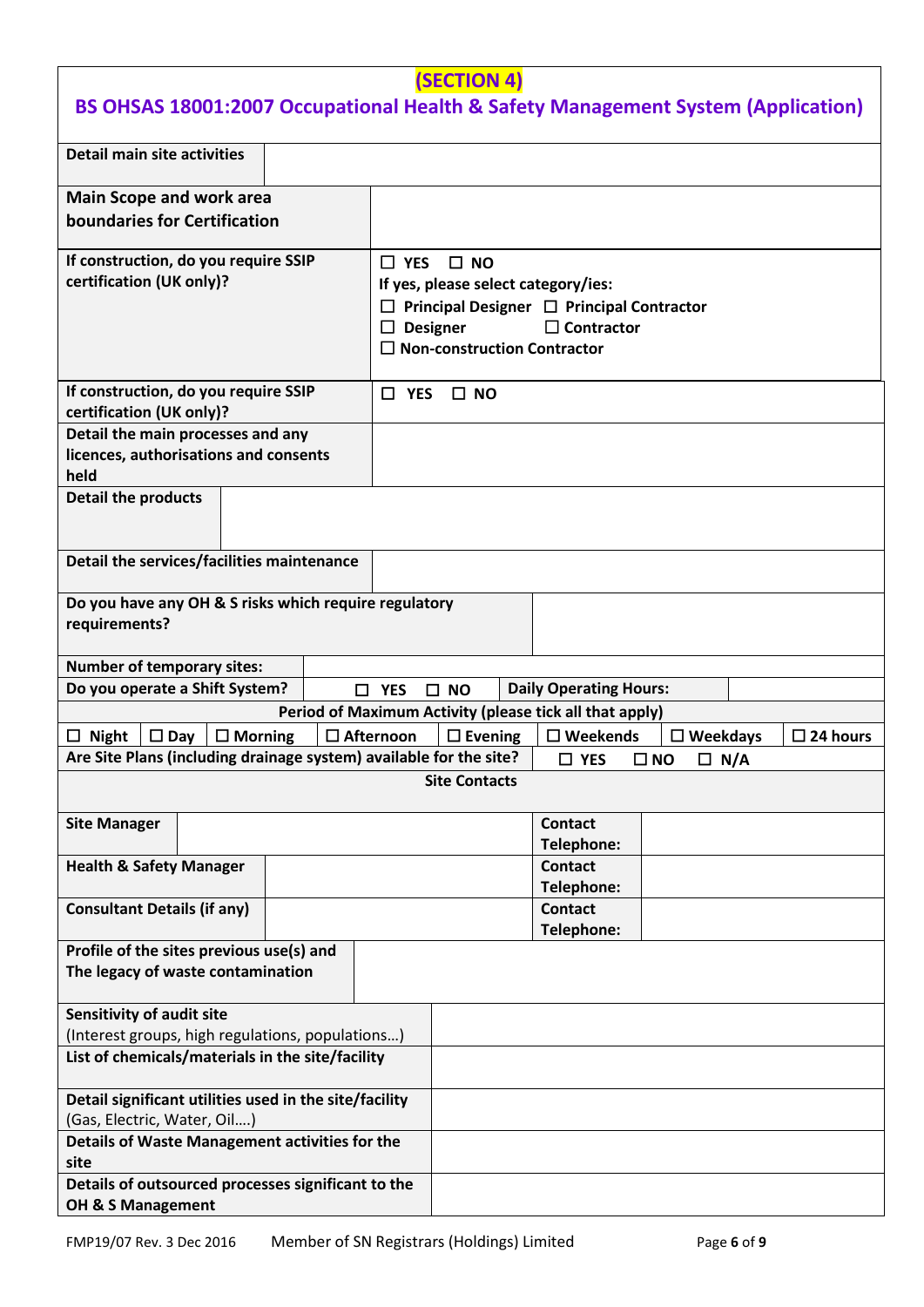#### **Additional Information**

| <b>Complexity rating &amp;</b> | <b>Hazards</b>                             | <b>Risk</b>                                                                                        | Impact                                                                                                                                                                                     |
|--------------------------------|--------------------------------------------|----------------------------------------------------------------------------------------------------|--------------------------------------------------------------------------------------------------------------------------------------------------------------------------------------------|
| system                         |                                            |                                                                                                    |                                                                                                                                                                                            |
| Low $(1-4)$                    | Activity, product and/or<br>service        | H & S effect, whether<br>adverse or beneficial but<br>not causing injury or<br>damage to personnel | During routine, non-routine and<br>emergency operating conditions<br>there is a risk of incident causing<br>harm to the personnel and/or<br>breach to legal and regulatory<br>requirements |
| <b>High (8-9)</b>              | Activity, product and/or<br>service        | Significant effect causing<br>injury/damage/death to<br>personnel                                  |                                                                                                                                                                                            |
|                                |                                            |                                                                                                    |                                                                                                                                                                                            |
| <b>RISK ANALYSIS</b>           | High                                       | <b>Medium</b>                                                                                      | Low                                                                                                                                                                                        |
| <b>Regulatory Control</b>      | High number of consents<br>with monitoring | Minimal consents with low<br>monitoring                                                            | No authorisations                                                                                                                                                                          |
| <b>Complexity of</b>           | Highly technical, large &                  | Technical, smaller less                                                                            | Non-technical, small simple                                                                                                                                                                |
| <b>Operation</b>               | complex operations                         | complex operations                                                                                 | operations                                                                                                                                                                                 |
| <b>Severity of Releases</b>    | Large scale OH & S Risk                    | Medium scale                                                                                       | Small scale                                                                                                                                                                                |

#### **ANALYSIS OF SCOPES - Client Business**

#### **HAZARDS RISKS**

Risk H/M/L Risk **Complexity H/M/L Complexity** 

### *Please tick all relevant boxes*

### *to indicate hazards and risks involved in your scope of activity*

| e.g.                                          | ⊠н,∟            |                                            |              |
|-----------------------------------------------|-----------------|--------------------------------------------|--------------|
| <b>Air Emission</b>                           | □               | Psychological                              |              |
| <b>Air Quality</b>                            | П               | <b>Electro Magnetic</b>                    |              |
| <b>Noise Emission</b>                         | П               | <b>Community &amp; Social</b>              |              |
| <b>Vibration</b>                              |                 | <b>Economics</b>                           | $\mathbf{I}$ |
| <b>Fresh Water Quality</b>                    | $\Box$          | <b>Nuisance</b>                            | П            |
| <b>Lighting</b>                               |                 | <b>Public Health</b>                       | Г            |
| <b>Manual Handling</b>                        | Г               | <b>Emergency Service</b>                   | $\Box$       |
| <b>Lifting Equipment</b>                      |                 | <b>Health Conservation</b>                 |              |
| <b>Height Working</b>                         | П               | <b>Vessels under pressure</b>              | П            |
| <b>Chemical Handling</b>                      | П               | <b>Operation recognised by authorities</b> | П            |
|                                               |                 | as hazardous                               |              |
| <b>Waste Disposal</b>                         | $\mathsf{L}$    | <b>Electricity related hazards</b>         |              |
| <b>Biological Risk</b>                        | П               | <b>Gas Handling</b>                        |              |
| <b>Risk from Sharps</b>                       | П               | <b>Coal Handling</b>                       |              |
| <b>Risk from Neighbours</b>                   |                 | <b>Oil Handling</b>                        |              |
| <b>Ergonomics</b>                             | <b>COL</b>      | <b>Raw Materials</b>                       | П            |
| <b>Asbestos</b>                               |                 | Work with video displays                   |              |
| <b>Protective Personal Equipment -PPE Use</b> | П               |                                            |              |
|                                               |                 |                                            |              |
| <b>Name</b>                                   | <b>Position</b> | Date                                       |              |

**Signed** 

#### **END OF BS OHSAS18001:2007 APPLICATION**